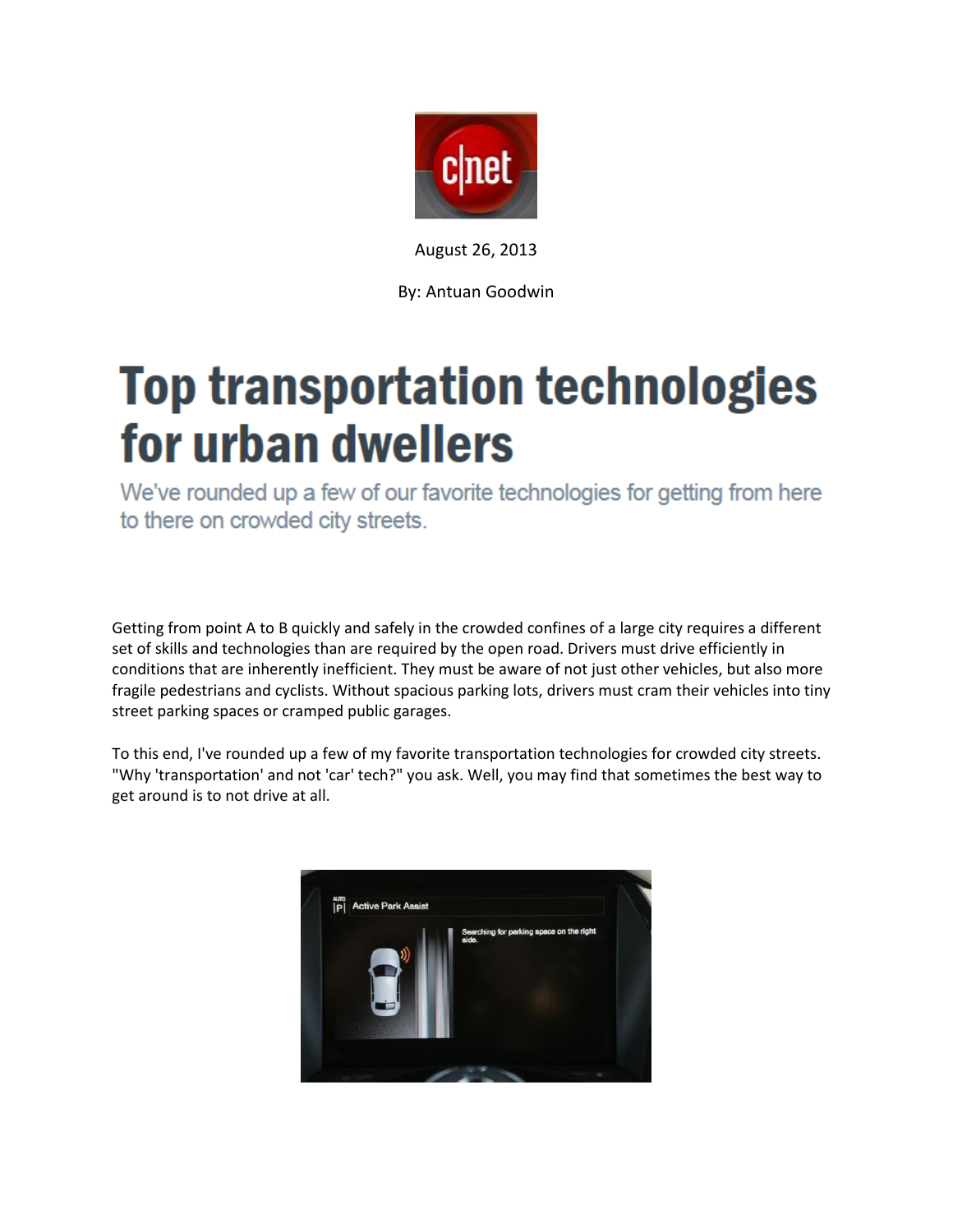### **Automated parallel parking**

Found i[n Ford](http://reviews.cnet.com/suv/2013-ford-escape-titanium/4505-10868_7-35477688.html) and [Lincoln](http://reviews.cnet.com/wagon/2010-lincoln-mkt/4505-10866_7-33894701.html) vehicles, but also making an appearance in certain Mercedes-Benz an[d Land](http://reviews.cnet.com/sedan/2013-land-rover-range/4505-10865_7-35796802.html)  [Rover](http://reviews.cnet.com/sedan/2013-land-rover-range/4505-10865_7-35796802.html) models, automated parallel parking is the ultimate in automotive tech for places where parking is tight and hard to find. These systems steer the vehicle into a spot by temporarily taking control of the electronic power-steering system while you retain command of the brakes and accelerator. The best variants of this tech, such as the one in the [Ford Focus Titanium,](http://reviews.cnet.com/coupe-hatchback/2012-ford-focus-titanium/4505-10867_7-34641485.html) will also automatically scan for spaces of appropriate size as you cruise curbside, eliminating much of the guesswork when deciding, "Will it fit there?"



#### **Rear and around-view cameras**

Cameras not only aid in parking, but can also increase the safety of pedestrians around the vehicle. Rear cameras keep you from running over people and things when reversing and can keep drivers uncomfortable with parallel parking from resorting to using the bumper feeler method. Around-view cameras give a bird's-eye view of the area around the [car](http://reviews.cnet.com/car-tech/) and help when squeezing into small spots and through tight openings and alleyways. Front cameras such as those on certain BMW and Range Rover models give dual 90-degree views from the front bumper, allowing drivers to peek around corners when nosing large vehicles out of garages or blind alleyways and into pedestrian, vehicular, and cyclist traffic.

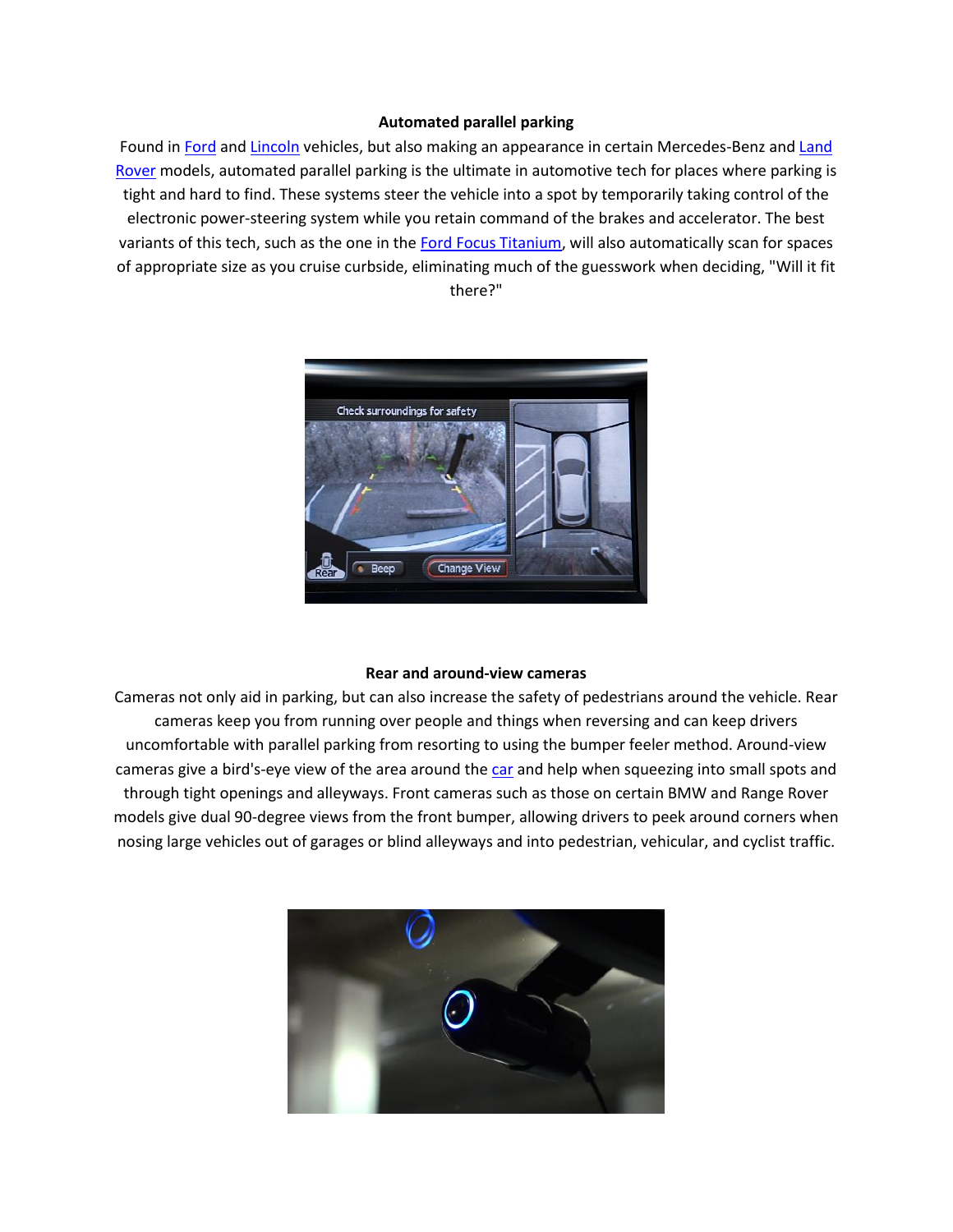## **Dashboard cameras**

Dashboard cameras are, obviously, also camera-based technology, but serve a different purpose. Rather than protecting people and objects around the car, a dash cam can protect you from litigation after a fender bender, unfair tickets from traffic cameras, insurance fraud, and more. I've taken a look at one [dashboard camera by Cowon,](http://reviews.cnet.com/webcams/cowon-auto-capsule-ac1/4505-6502_7-35411031.html) but there are dozens of options available.



### **Pedestrian safety systems**

Pedestrian safety systems come in a variety of flavors. Preventative systems watch for pedestrians ahead of the moving vehicle and automatically apply the brakes if the driver is distracted or incapacitated to stop the vehicle before an accident ever happens[. Volvo's City Safety system](http://reviews.cnet.com/8301-13746_7-57594979-48/volvo-sees-crash-free-car-by-2020/) is an example of this. Even the best preventative systems aren't foolproof, so protective systems protect pedestrians in the event of a collision. Features from the shape of the vehicle's front end to springloaded hoods to -- in the case of the Volvo V40 -- cowl airbags that deploy at the base of the hood protect the human body from the force of a collision.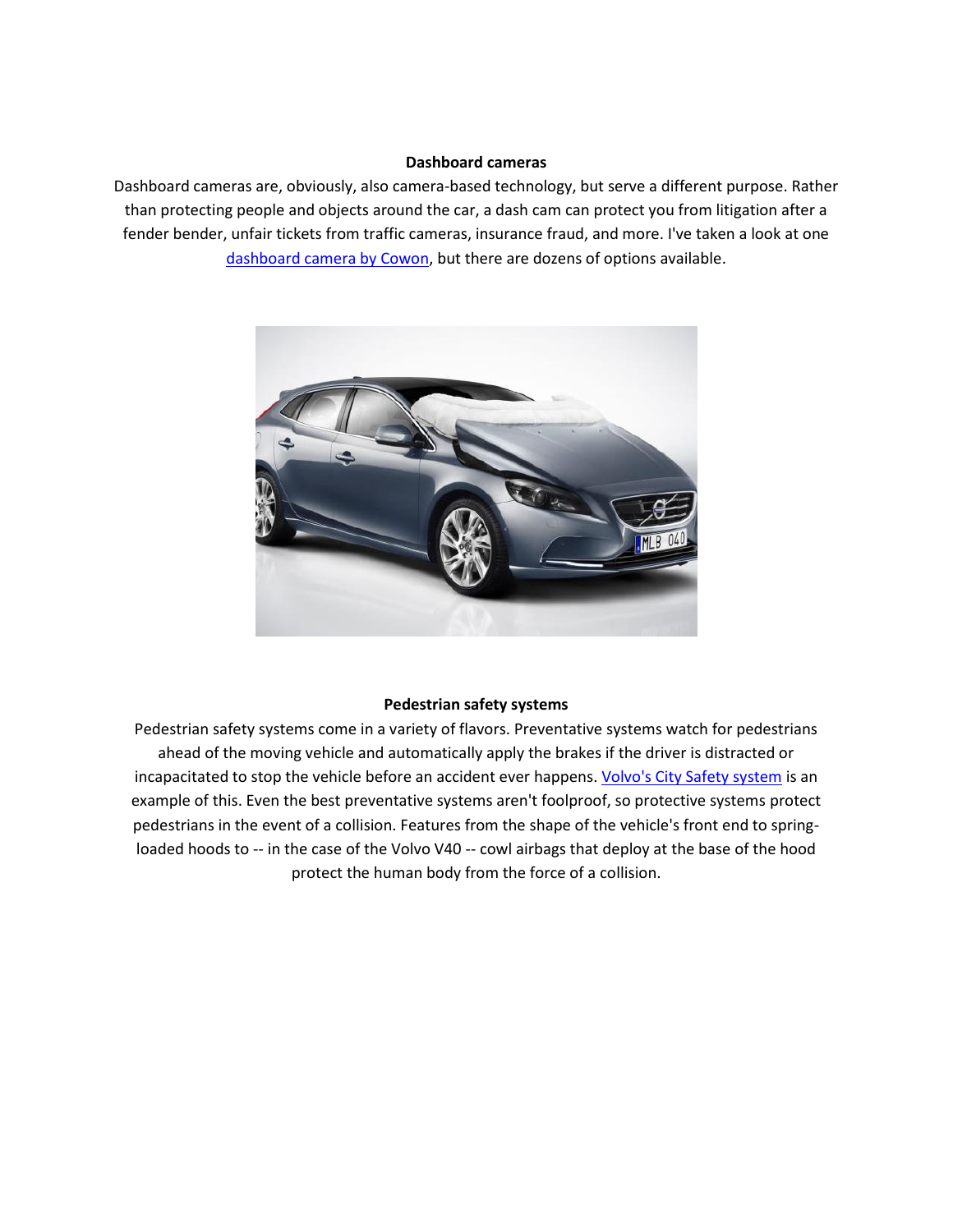

## **Electrification technology**

When people think about vehicle electrification, we usually jump straight to EVs, which despite being optimized for efficient driving over the short ranges typical of city living are ironically more difficult for city dwellers to adopt because most don't have garages to install chargers in. Public charging stations are becoming more readily available, but it will take time for EVs to be widely viable.

When I call electrification a "top tech for city dwellers," I mean hybrids. These vehicles are easier for drivers stuck with street parking to keep fueled, but still benefit from fuel economy optimization for the low speeds and constant stop-and-go of city driving[. Plug-in hybrids](http://reviews.cnet.com/coupe-hatchback/2012-toyota-prius-plug/4505-10867_7-35370123.html) an[d range-extender EVs](http://reviews.cnet.com/coupe-hatchback/2012-chevrolet-volt/4505-10867_7-35332353.html) are a step further, allowing limited full-electric driving when you can charge up and the convenience of gas-and-go when you can't.

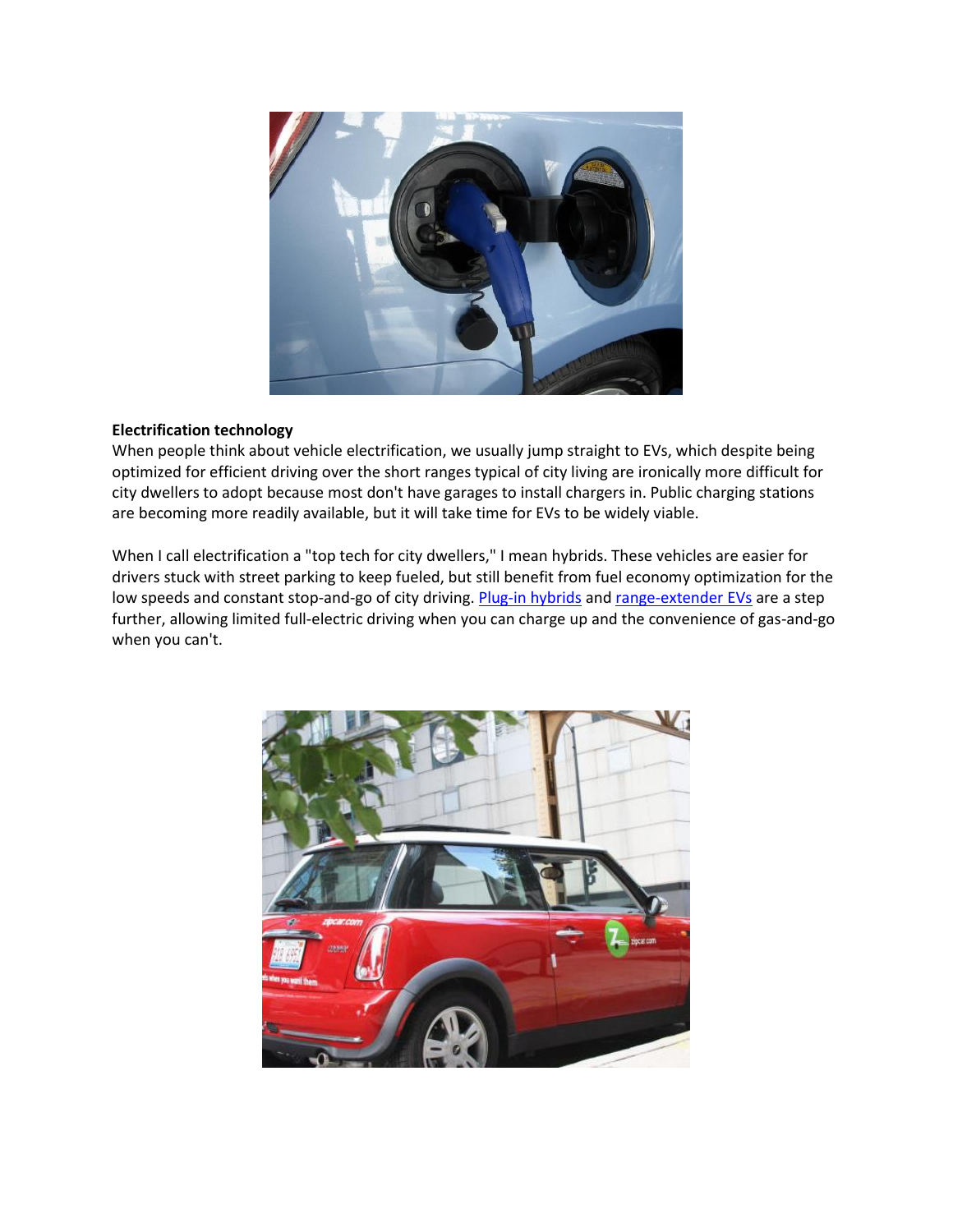## **Car9sharing and driver services**

Sometimes the best car in the city is the one that you don't own. Services such as [Zipcar](http://download.cnet.com/Zipcar/3000-31713_4-75115260.html) and City [CarShare](http://download.cnet.com/City-CarShare/3000-31713_4-75751945.html) make it easy for drivers to get access to a car when needed, but without worrying about maintenance, fuel costs, toll passes, or parking for the six days of the week that they don't. Car sharing gets bonus points for giving drivers access to SUVs and vans for transporting bulky items or moving furniture and to smaller, more practical sedans and hatchbacks for less cargo-intensive trips to the grocery store.

True, car sharing isn't really a technology, but it's a heavily tech-dependent service that usually allows users to reserve and find vehicles with smartphone apps and unlock vehicles via RFID or telematics technology.

Lately, I've also been using app-accessible, driver-for-hire services like [Uber](http://download.cnet.com/Uber/3000-20428_4-75454071.html) and [Lyft](http://download.cnet.com/Lyft-On-Demand-Ridesharing/3000-20428_4-75725535.html) to get friends and me home after nights of partying -- when I can't drive myself. If you're not comfortable with driver services, apps like **Taxi Magic** are also great for snagging a yellow cab.



## **Live public transportation schedules and navigation**

In cities where the buses and trains run reliably and regularly, public transportation can often be the best way to get where you're going with minimal effort. However, even the best public transportation systems can get off-schedule once and again, so apps like **Transit are helpful for getting up-to-the**minute estimates of when the next train or bus is arriving. Google Maps also offers transit directions as one of its routing options, which helps users unfamiliar with a city's public transportation system to find their way around.

Previous versions of Google Maps even included a transit navigation function that would guide the user step by step and stop by stop through a trip. Th[e most recent version of the Google Maps](http://download.cnet.com/Google-Maps/3000-20426_4-75115642.html) seems to have lost this feature, but I'm hoping for its swift return.